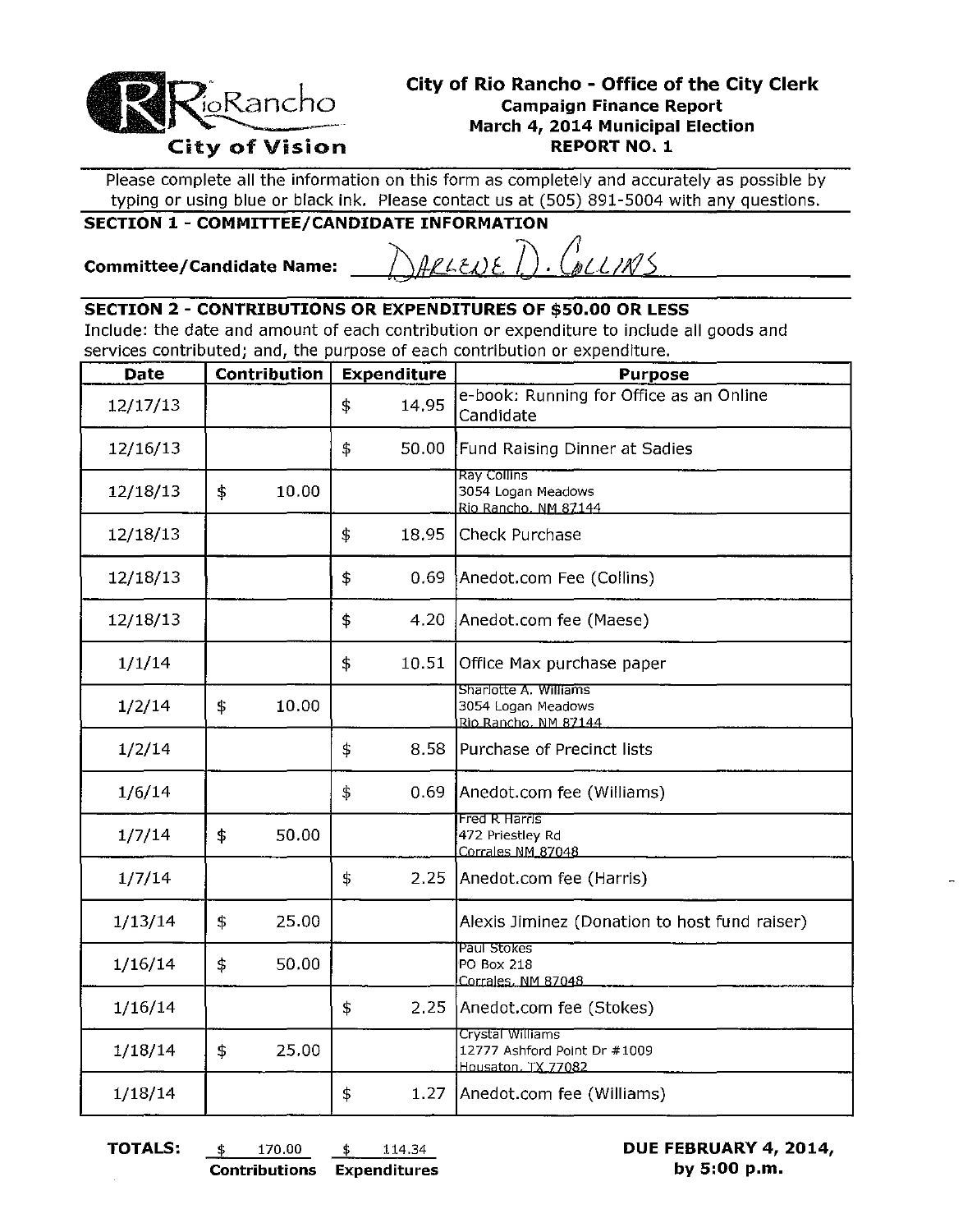## CITY OF RIO RANCHO - CAMPAIGN FINANCE REPORT NO. 1

**Contributions Expenditures** 

#### **PAGE 2 - Committee Name:**

**SECTION 3 - CONTRIBUTIONS OR EXPENDITURES OF MORE THAN \$50.00 (Cumulative)** Include: the name and address of the person or entity from whom any cumulative contribution or expenditure of more than \$50.00 was received or made; the date and amount of each contribution or expenditure to include all goods and services contributed; and, the purpose of each contribution or expenditure.

| <b>Date</b>    |              | Contribution Expenditure | Name/Address                                                                    | <b>Purpose</b>                            |
|----------------|--------------|--------------------------|---------------------------------------------------------------------------------|-------------------------------------------|
| 12/10/13       | 100.00<br>\$ |                          | Ada Jackson<br>3054 Logan Meadows<br>Rio Rancho 87144                           | Donation                                  |
| 12/17/13       | \$<br>82.21  |                          | Allied Performance Services, LLC<br>525 San Pedro NE<br>Albuauerque, NM 87108   | Donation to purchase Web Site             |
| 12/17/13       |              | 82.21<br>\$              | GoDaddy                                                                         | Purchase of Web site www.call4collins.com |
| 12/18/13       | \$<br>100.00 |                          | Debra Maese<br>PO Box 93022<br>Albuaueraue, NM 87199                            | Donation                                  |
| 12/27/13       | \$<br>800.00 |                          | Darlene D. Collins<br>3054 Logan Meadows<br>Rio Rancho, NM 87144                | Loan to Campaign from Candidate           |
| 12/31/13       | \$<br>100.00 |                          | Pat Stover<br>6908 Oersted Rd NE<br>Rio Rancho, NM 87144                        | Donation                                  |
| 12/31/13       | \$<br>75.00  |                          | Darlene D. Collins<br>3054 Logan Meadows<br>Rio Rancho, NM 87144                | Donation                                  |
| 12/31/13       |              | \$<br>75.00              | County of Sandoval<br>Bernalillo, NM 87004                                      | Purchase of Precinct Lists                |
| 1/3/14         |              | 127.27<br>\$             | <b>Staples</b><br>6001 Menaul Blvd NE<br>Albuquerque, NM 87110                  | Office Supplies                           |
| 1/6/14         |              | \$<br>483.47             | Deluxe Design<br>561 Quantum Rd<br>Rio Rancho, NM 87124                         | Signs                                     |
| 1/9/14         |              | 55.00<br>\$              | City of Rio Rancho                                                              | Public Sign Permits                       |
| 1/9/14         | \$<br>427.48 |                          | Darlene D. Collins<br>3054 Logan Meadows<br>Rio Rancho, NM 87144                | Loan to Campaign from Candidate           |
| 1/9/14         |              | 245.48<br>\$             | Walmart                                                                         | Campaign Phones                           |
| 1/9/14         |              | 181.64<br>\$             | Walmart                                                                         | Campaign Phones                           |
| 1/13/14        | \$<br>100.00 |                          | Donald Leonard<br>201 Lomas Blvd NW<br>Albuquerque, NM 87102                    | Donation                                  |
| 1/17/14        | \$<br>260.62 |                          | Dagriene D. Collins<br>3054 Logan Meadows<br><u> Rio Rancho, NM 87144</u>       | Candidate loan to campaign                |
| 1/17/14        |              | \$<br>260.62             | Wal-Mart                                                                        | Campaign Phone                            |
| 1/18/14        | \$<br>100.00 |                          | Pat Stover<br>6908 Oersted Rd NE<br>Rio Rancho, NM 87144                        | Donation                                  |
| 1/18/14        | \$<br>300.00 |                          | NM Democrat Club<br>2300 Wrangler Ct<br>Rio Rancho, NM 87124                    | Donation                                  |
| 1/25/14        | \$<br>100.00 |                          | Nora Scherzinger Committee<br>PO Box 2093<br>Corrales, NM 87048                 | Donation                                  |
| 1/25/14        | \$<br>100.00 |                          | Southwest Investment Trust Inc.<br>1692 Pace Rd NW<br>Albuquerque NM 87114-4135 | Donation (Gary Plante)                    |
| <b>TOTALS:</b> | \$           | 2,645.31<br>\$           | 1,510.69                                                                        | DUE FEBRUARY 4, 2014,                     |

by 5:00 p.m.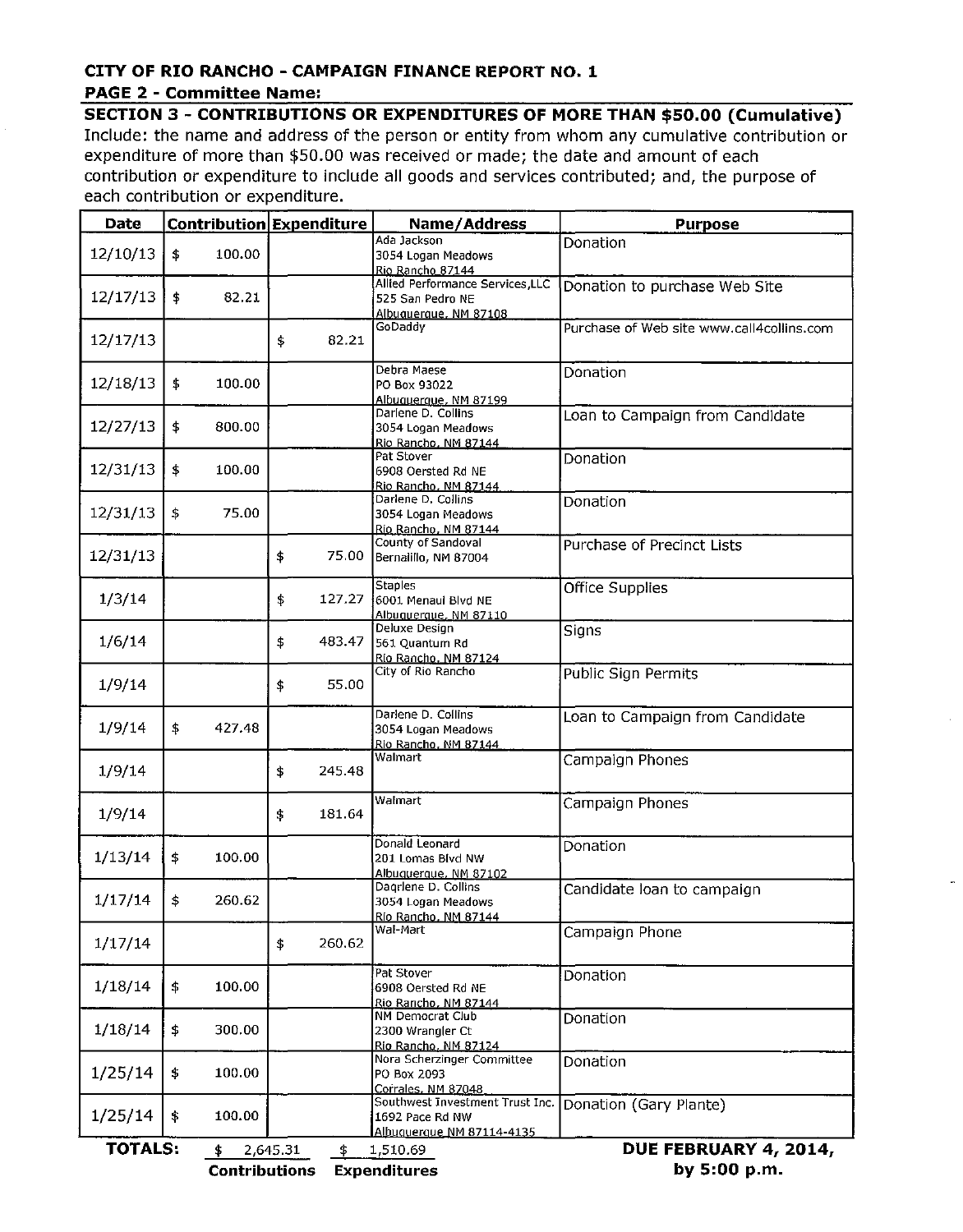# CITY OF RIO RANCHO - CAMPAIGN FINANCE REPORT NO.1 PAGE 3

SECTION 4 - TOTALS

| Total Contributions Page 1:         | \$             | 170.00 Total Expenditures Page 1:     | \$<br>114.34   |
|-------------------------------------|----------------|---------------------------------------|----------------|
| Total Contributions Page 2:         | \$<br>2,645.31 | Total Expenditures Page 2:            | \$<br>1,510.69 |
| Total Contributions Additional:     | \$             | 790.00 Total Expenditures Additional: | \$<br>856.14   |
| Total Contributions REPORT 1:       | \$<br>3,605.31 | Total Expenditures REPORT 1:          | \$<br>2,481.17 |
| <b>Total Contributions To Date:</b> | \$<br>3,605.31 | <b>Total Expenditures To Date:</b>    | \$<br>2,481.17 |

DUE FEBRUARY 4, 2014, by 5:00 p.m.

### SECTION 5 - APPROVALS

Committee Name: Committee Name: America

hereby declare that this Campaign Finance Ray A. Collins  $I_{\ell}$ with all reason able diligence and is true and complete.

Authorized Signature Subscribed and sworn to me this  $4-h$  of  $-+$ Stamp/Seal OFFICIAL SEAL Notary Daniel J. Valenzuela **NOTARY PUBLIC** STATE OF NEW MEXICO  $My$  Commission Expires:  $\frac{O(-24 - 2017)}{My$  Commission Expires Received in the Office of the City Clerk at  $\frac{7.29}{1.29}$  (a.m./p.m.) on the  $\frac{4/14}{1.29}$ day of  $\frac{f\{t\}, t\{a, y\}}{f\{t\}, t\{a, y\}}$ , 2014  $K^{\text{error}}$ CITY CLERK FEB 4'14 PM3:29

Stephen J. Ruger, City Clerk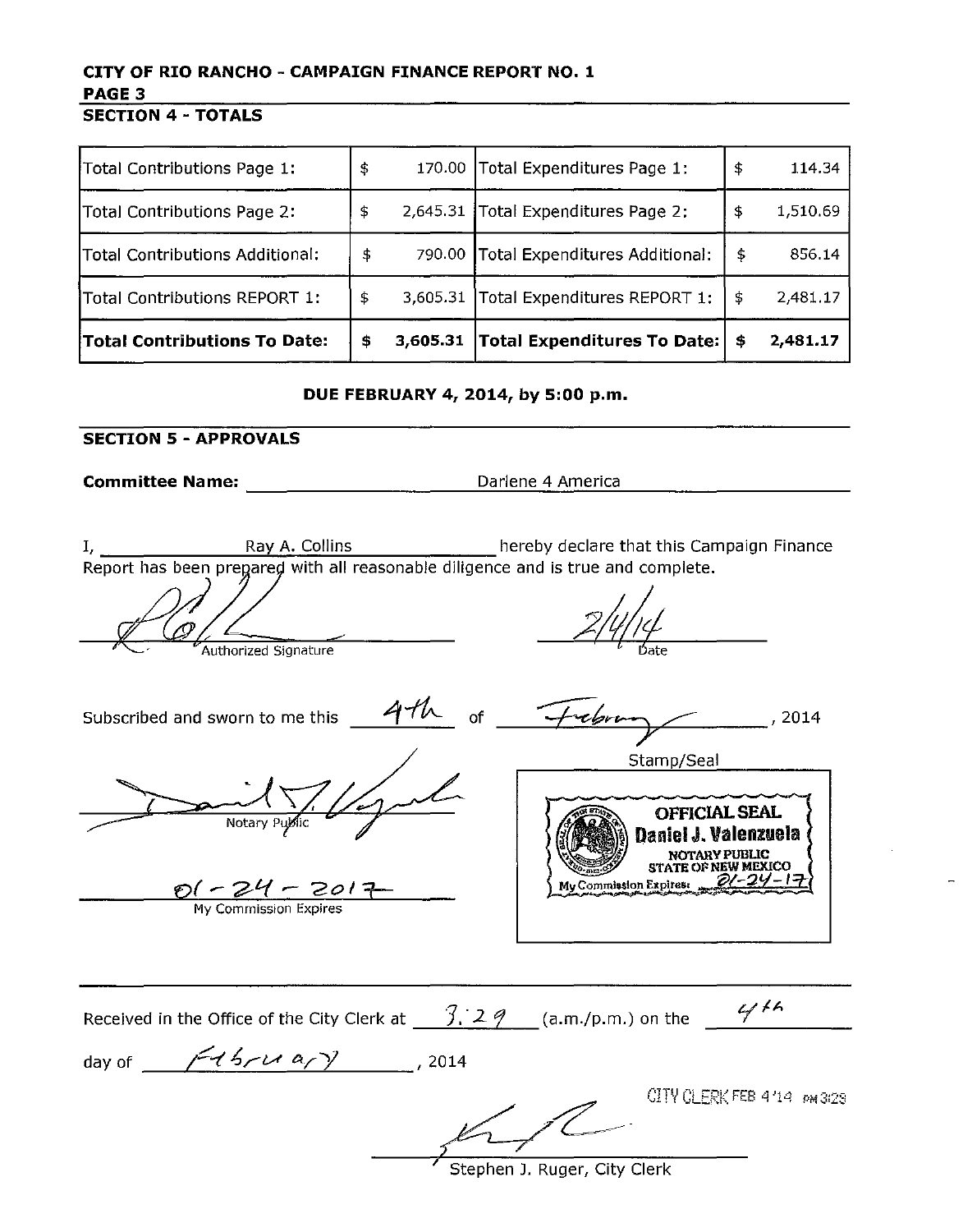# **Committee/Candidate Name:**

| <b>REPORT 1 - ADDITIONAL CONTRIBUTIONS OR EXPENDITURES OF \$50.00 OR LESS</b> |    |                     |                    |                              |  |  |  |
|-------------------------------------------------------------------------------|----|---------------------|--------------------|------------------------------|--|--|--|
| Date                                                                          |    | <b>Contribution</b> | <b>Expenditure</b> | <b>Purpose</b>               |  |  |  |
| 1/18/14                                                                       |    |                     | 39.99<br>\$        | Business Cards               |  |  |  |
| 1/18/14                                                                       | \$ | 25.00               |                    | Donation (Barbara Antrom)    |  |  |  |
| 1/18/14                                                                       | \$ | 25.00               |                    | Donation (Regina Antrom)     |  |  |  |
| 1/18/14                                                                       | \$ | 50.00               |                    | Donation (Margaret Elliston) |  |  |  |
| 1/18/14                                                                       | \$ | 50.00               |                    | Donation (Jan Marfyak)       |  |  |  |
| 1/18/14                                                                       | \$ | 25.00               |                    | Donation (Mary Torres)       |  |  |  |
| 1/18/14                                                                       | \$ | 25.00               |                    | Donation (Jay Norman)        |  |  |  |
| 1/18/14                                                                       | \$ | 50.00               |                    | Donation (Mike Williams)     |  |  |  |
| 1/18/14                                                                       | \$ | 50.00               |                    | Donation (Lisa Franzen)      |  |  |  |
| 1/18/14                                                                       |    |                     | \$<br>21.02        | Meet & Greet Snacks          |  |  |  |
| 1/18/14                                                                       |    |                     | \$<br>1.60         | Envelops for Fund Raiser     |  |  |  |
| 1/18/14                                                                       |    |                     | 6.98<br>\$         | Meet & Greet Snacks          |  |  |  |
| 1/20/14                                                                       | \$ | 40.00               |                    | Donation (Tamara Gutierrez)  |  |  |  |
| 1/20/14                                                                       | \$ | 25.00               |                    | Donation (Chuckie Crawley)   |  |  |  |
| 1/21/14                                                                       | \$ | 25.00               |                    | Donation (Schafer)           |  |  |  |
| 1/22/14                                                                       | \$ | 25.00               |                    | Donation (Bolin)             |  |  |  |
| 1/22/14                                                                       | \$ | 25.00               |                    | Donation (Tillman)           |  |  |  |
| 1/22/14                                                                       | \$ | 50.00               |                    | Donation (Jiminez)           |  |  |  |
| 1/22/14                                                                       |    |                     | \$<br>7.20         | <b>Office Supplies</b>       |  |  |  |
| 1/22/14                                                                       | \$ | 50.00               |                    | Donation (Hoeltke)           |  |  |  |
| 1/21/14                                                                       |    |                     | \$<br>2.12         | <b>Bank Charge</b>           |  |  |  |
| 1/21/14                                                                       |    |                     | \$<br>42.65        | Snacks for Meet & Greet      |  |  |  |
| 1/22/14                                                                       |    |                     | \$<br>50.00        | Repayment to Candidate       |  |  |  |
| 1/29/14                                                                       | \$ | 50.00               |                    | Donation (Liswood)           |  |  |  |
| 2/1/14                                                                        |    |                     | 4.20<br>\$         | Anedot.com Fee (Marchand)    |  |  |  |

 $\overline{a}$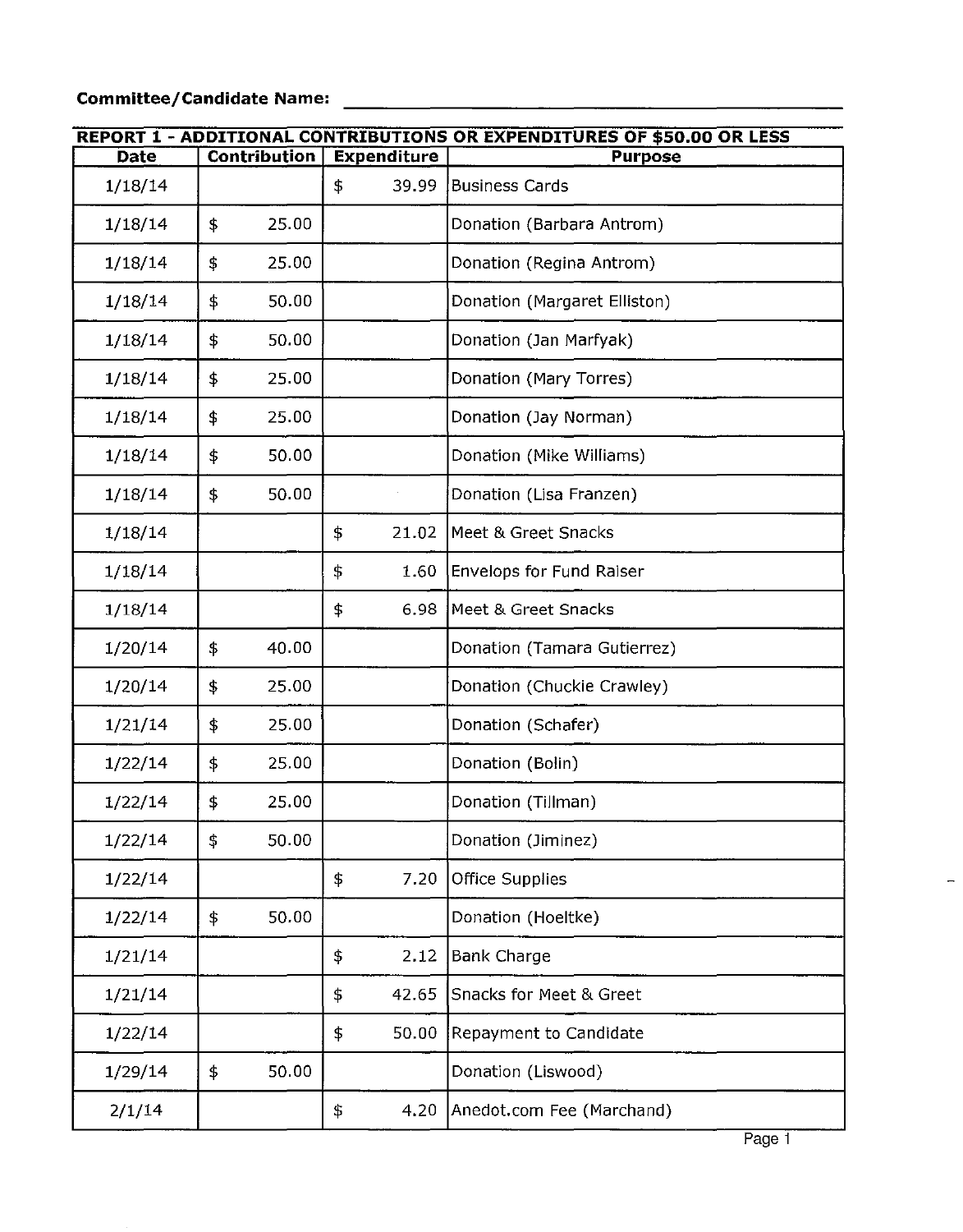| Date           |                             | Contribution Expenditure          | Purpose |
|----------------|-----------------------------|-----------------------------------|---------|
|                |                             |                                   |         |
|                |                             |                                   |         |
|                |                             |                                   |         |
|                |                             |                                   |         |
|                |                             |                                   |         |
|                |                             |                                   |         |
|                |                             |                                   |         |
|                |                             |                                   |         |
|                |                             |                                   |         |
|                |                             |                                   |         |
|                |                             |                                   |         |
|                |                             |                                   |         |
|                |                             |                                   |         |
|                |                             |                                   |         |
|                |                             |                                   |         |
|                |                             |                                   |         |
|                |                             |                                   |         |
|                |                             |                                   |         |
|                |                             |                                   |         |
|                |                             |                                   |         |
|                |                             |                                   |         |
|                |                             |                                   |         |
|                |                             |                                   |         |
|                |                             |                                   |         |
|                |                             |                                   |         |
|                |                             |                                   |         |
| <b>TOTALS:</b> | $\overline{\ast}$<br>590.00 | $\overline{\mathbf{t}}$<br>175.76 |         |

 $\frac{1}{\sqrt{2}}$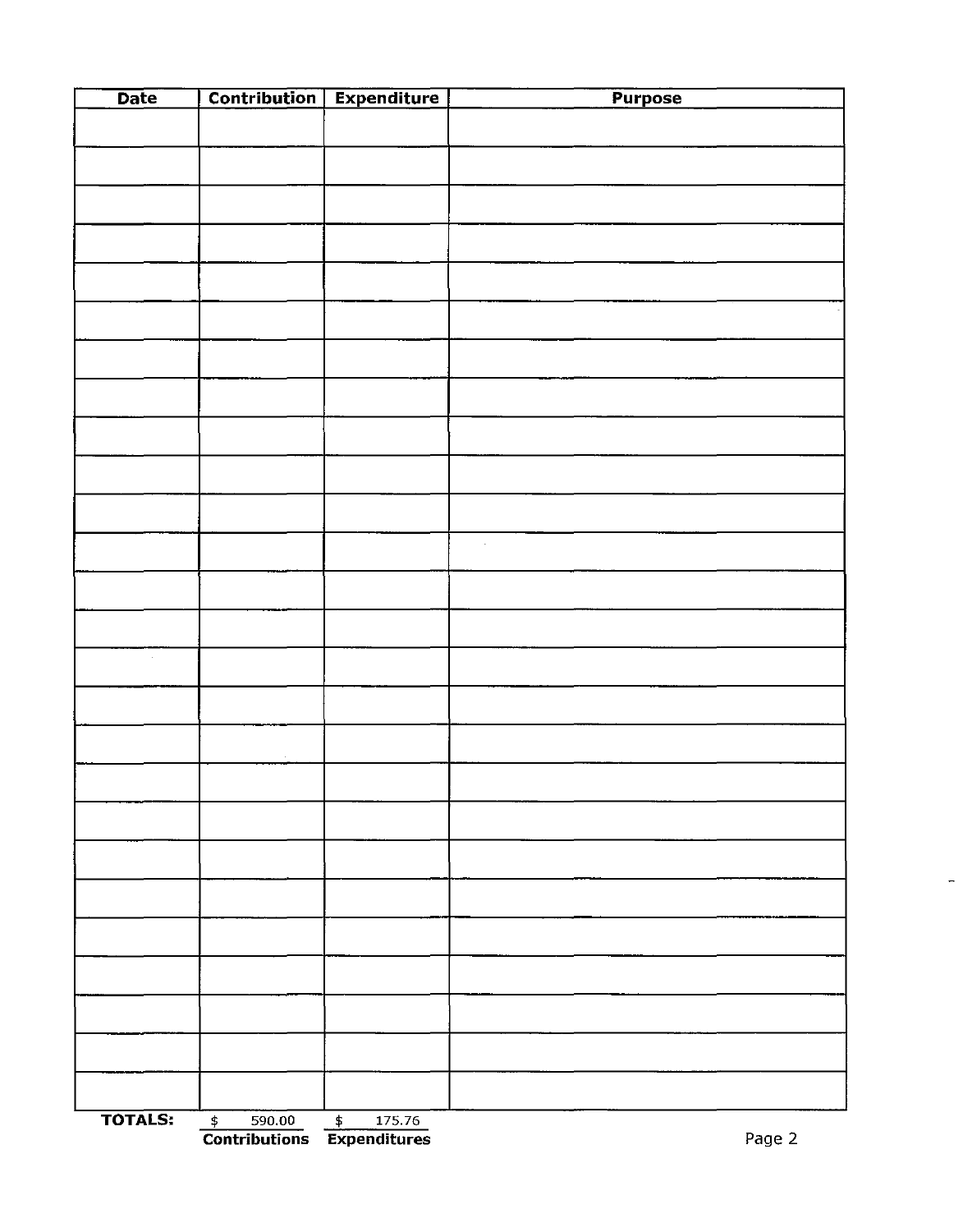| REPORT 1 - ADDITIONAL CONTRIBUTIONS OR EXPENDITURES OF \$50.00 OR MORE |    |        |                         |                          |                                                                                       |                 |  |
|------------------------------------------------------------------------|----|--------|-------------------------|--------------------------|---------------------------------------------------------------------------------------|-----------------|--|
| <b>Date</b>                                                            |    |        |                         | Contribution Expenditure | Name/Address                                                                          | <b>Purpose</b>  |  |
| 1/24/14                                                                |    |        | $\boldsymbol{\ddagger}$ | 613.41                   | Rio Rancho Printing<br>Hwy 528                                                        | Hand Cards      |  |
| 1/30/14                                                                |    |        | \$                      | 66.97                    | Die Danshe, NM 07124<br><b>WalMart</b>                                                | Office Supplies |  |
| 2/1/14                                                                 | \$ | 100.00 |                         |                          | Donald Leonard<br>201 Lomas Blvd NW<br>Albuquaraya NM 07107                           | Donation        |  |
| 2/1/14                                                                 | \$ | 100.00 |                         |                          | Robert Marchand<br>2303 Southern Blvd SE 102-57<br>التم المحدد عليه المقطوعية المنطقة | Donation        |  |
|                                                                        |    |        |                         |                          |                                                                                       |                 |  |
|                                                                        |    |        |                         |                          |                                                                                       |                 |  |
|                                                                        |    |        |                         |                          |                                                                                       |                 |  |
|                                                                        |    |        |                         |                          |                                                                                       |                 |  |
|                                                                        |    |        |                         |                          |                                                                                       |                 |  |
|                                                                        |    |        |                         |                          |                                                                                       |                 |  |
|                                                                        |    |        |                         |                          |                                                                                       |                 |  |
|                                                                        |    |        |                         |                          |                                                                                       |                 |  |
|                                                                        |    |        |                         |                          |                                                                                       |                 |  |
|                                                                        |    |        |                         |                          |                                                                                       |                 |  |
|                                                                        |    |        |                         |                          |                                                                                       |                 |  |
|                                                                        |    |        |                         |                          |                                                                                       |                 |  |
|                                                                        |    |        |                         |                          |                                                                                       |                 |  |
|                                                                        |    |        |                         |                          |                                                                                       |                 |  |
|                                                                        |    |        |                         |                          |                                                                                       |                 |  |
|                                                                        |    |        |                         |                          |                                                                                       |                 |  |
|                                                                        |    |        |                         |                          |                                                                                       |                 |  |
|                                                                        |    |        |                         |                          |                                                                                       |                 |  |
|                                                                        |    |        |                         |                          |                                                                                       |                 |  |
|                                                                        |    |        |                         |                          |                                                                                       |                 |  |
|                                                                        |    |        |                         |                          |                                                                                       |                 |  |

 $\ddot{\phantom{1}}$